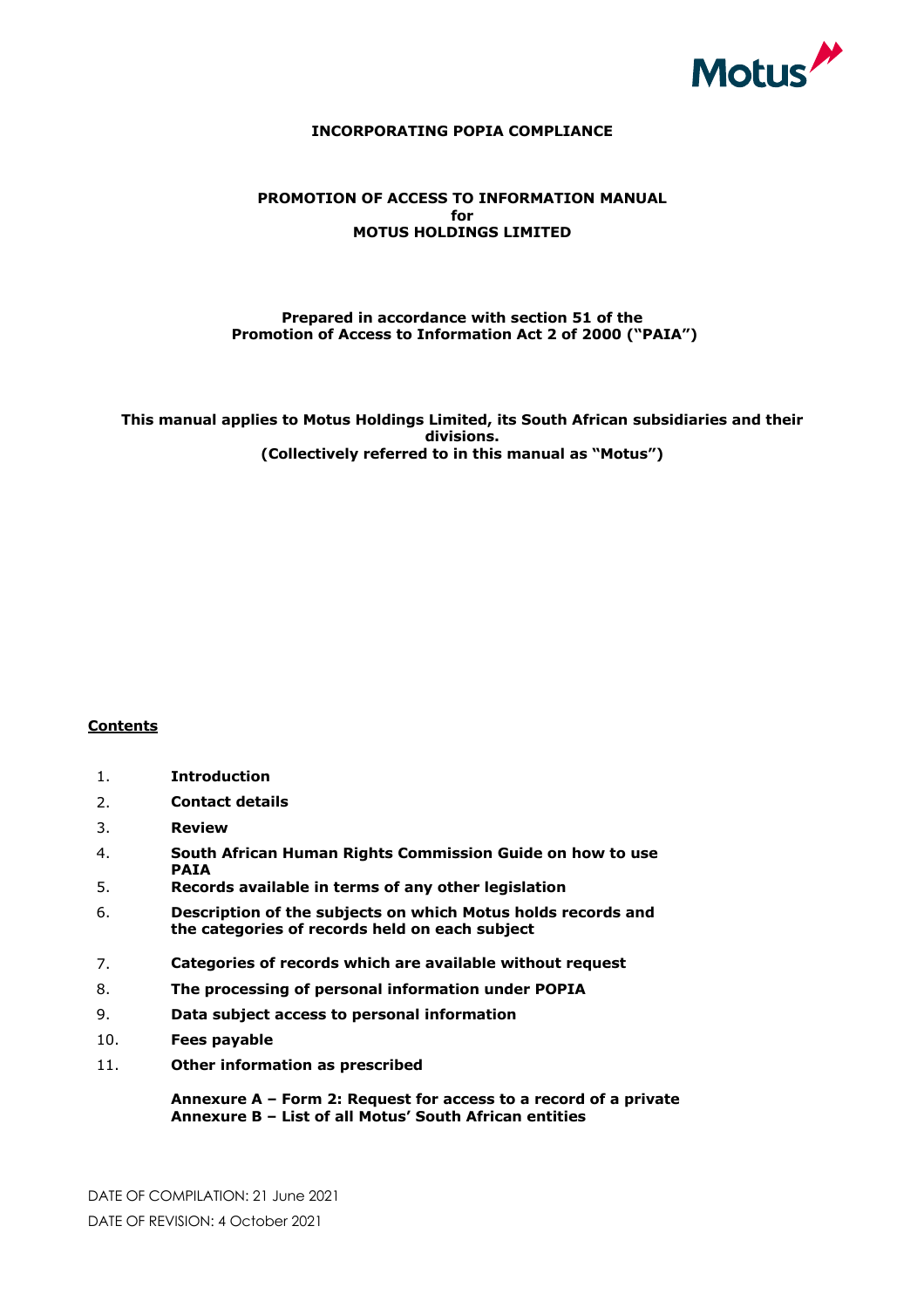

### 1. **Introduction**

Motus Holdings Limited, including all wholly or partially owned South African subsidiaries and divisions, collectively referred to as **Motus** for the purpose of this manual, is a diversified (nonmanufacturing) business in the automotive sector with unrivalled scale and scope in South Africa, and a selected international presence, primarily in the United Kingdom and Australia. Please refer to Annexure B of this manual for a complete list of all South African companies, subsidiaries and divisions of Motus. Motus' unique business model is fully integrated across the automotive value chain through its four key business segments namely, Import and Distribution, Retail and Rental, Motor-related Financial Services and Aftermarket Parts.

- The Import and Distribution segment imports and distributes passenger and light commercial vehicles and parts to a network of dealerships, car rental companies, fleets, and government institutions in South Africa.
- The Retail and Rental segment sells passenger and commercial vehicles in various segments that include entry level, sports utility vehicles, luxury, light commercial, and heavy-duty vehicles. It also has a number of pre-owned, passenger vehicle, and commercial vehicle dealerships in South Africa. This segment also rents passenger, sports utility, and light commercial vehicles under the Europcar and Tempest brands.
- The Motor-Related Financial Services segment develops and distributes various vehicle related financial products and services through importers and distributors, dealers, vehicle finance houses, call centres, and digital channels. It manages and administers service, maintenance, and warranty plans; and develops and sells value added products and services. This segment also provides fleet management services to corporate customers, including fleet maintenance, fines management, and licensing and registration services.
- The Aftermarket Parts segment distributes, wholesales, and retails engine components, tools and accessories", targeting those vehicles that are out of warranty through its various owned branches, owned retail stores, and a network of franchised outlets.

Motus Holdings Limited was incorporated in 2017 and is based in Bedfordview, South Africa.

This manual has been compiled in accordance with the requirements of PAIA and contains the information specified in section 51(1) of PAIA, which is applicable to private bodies. This information is as follows:

- the contact details of the head of the private body;
- a reference to the "Guide on how to use the Promotion of Access to Information Act 2 of 2000" that the Information Regulator must compile in compliance with Section 10 of PAIA;
- the latest notice published by the Minister under section 52(2) of PAIA;
- a description of the records of the private body which are available in terms of any legislation other than PAIA;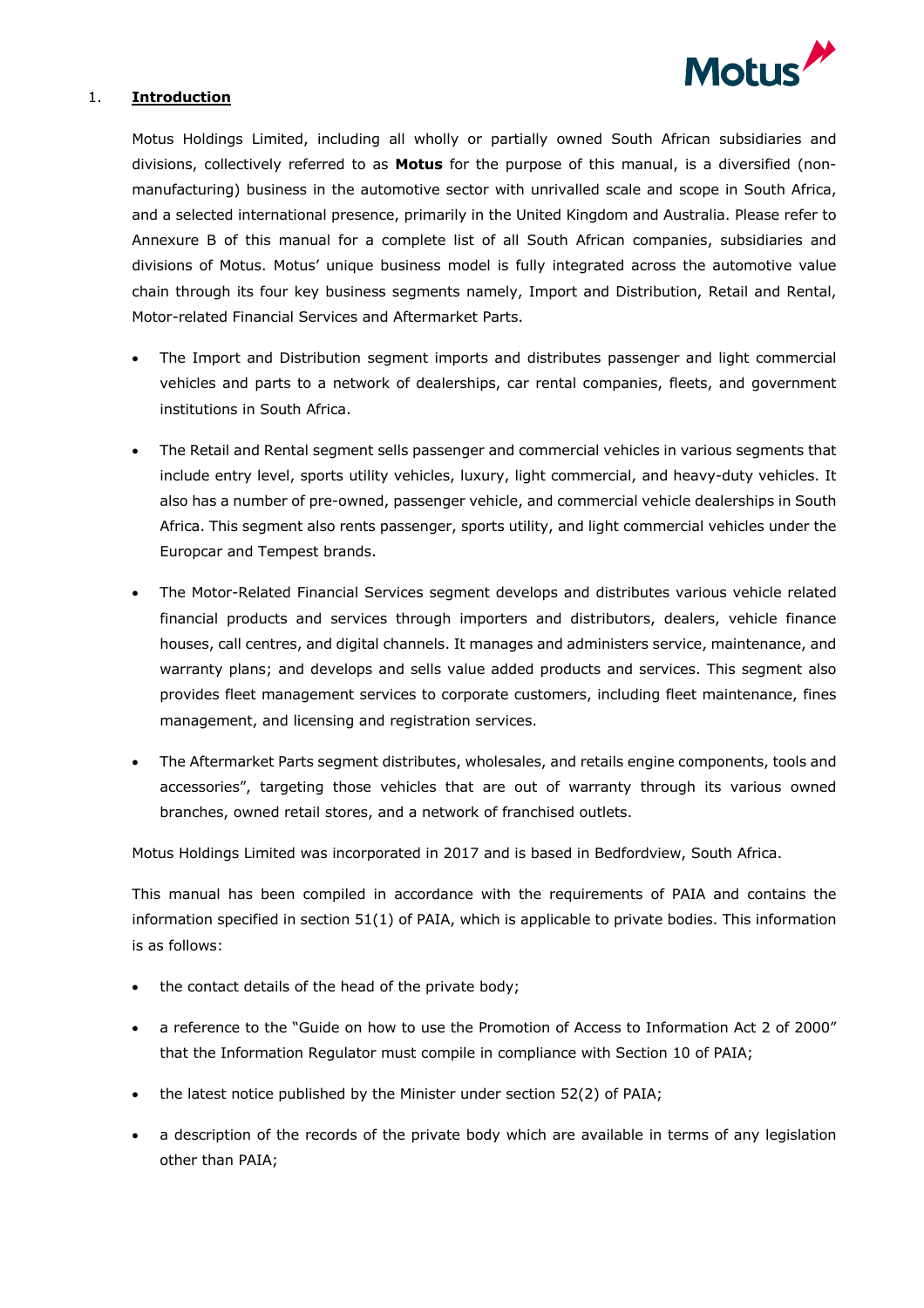

- a description of the subjects on which the private body holds records and the categories of records held on each subject in sufficient detail to facilitate a request for access to a record;
- in compliance with POPIA: the purpose of the processing, a description of the categories of data subjects and of the information or categories of information relating to those data subjects, the recipients or categories of recipients to whom the personal information may be supplied, planned transborder flows of personal information, and a general description allowing a preliminary assessment of the suitability of the information security measures to be implemented by the private body (as the responsible party) to ensure the confidentiality, integrity and availability of the information which is to be processed; and

In this manual, the following words bear the meaning set out below:

| "data subject"                 | means the person to whom personal information<br>relates;                                                                                                                                |  |  |  |  |
|--------------------------------|------------------------------------------------------------------------------------------------------------------------------------------------------------------------------------------|--|--|--|--|
| "Motus"                        | means Motus Holdings Limited and its South African<br>subsidiaries and divisions;                                                                                                        |  |  |  |  |
| "employee"                     | means any person who works for or provides services<br>to or on behalf of Motus, and receives or is entitled to<br>receive remuneration;                                                 |  |  |  |  |
| "Guide"                        | means the guide published by the Information<br>Regulator in terms of section 10 of PAIA, as amended<br>and updated by the Information Regulator from time to<br>time;                   |  |  |  |  |
| "Information Officer           | means the person authorised by the Head of Motus and<br>to whom the duties and responsibilities required of the<br>Information Officer in both PAIA and in POPIA have<br>been delegated. |  |  |  |  |
| "Information Regulator"        | means the juristic person established under section 39<br>of POPIA;                                                                                                                      |  |  |  |  |
| "PAIA"                         | means the Promotion of Access to Information Act 2 of<br>2000 and any Regulations published thereunder, as<br>amended from time to time;                                                 |  |  |  |  |
| "personal information"         | has the same meaning as set out in section 1 of POPIA;                                                                                                                                   |  |  |  |  |
| "POPIA"                        | means the Protection of Personal Information Act 4 of<br>2013 and any regulations, guidelines or codes of<br>conduct published thereunder, as amended from time<br>to time;              |  |  |  |  |
| "requester"                    | means any person or entity requesting access to a<br>record that is under the control of Motus;                                                                                          |  |  |  |  |
| "SAHRC"                        | means the South African Human Rights Commission;                                                                                                                                         |  |  |  |  |
| "special personal information" | has the same meaning as set out in section 1 of POPIA;                                                                                                                                   |  |  |  |  |
| "the head of Motus"            | means the Chief Executive Officer of Motus;                                                                                                                                              |  |  |  |  |
| "the manual"                   | means this manual which is published in accordance<br>with section 51 of PAIA and "this manual" shall have the<br>same meaning;                                                          |  |  |  |  |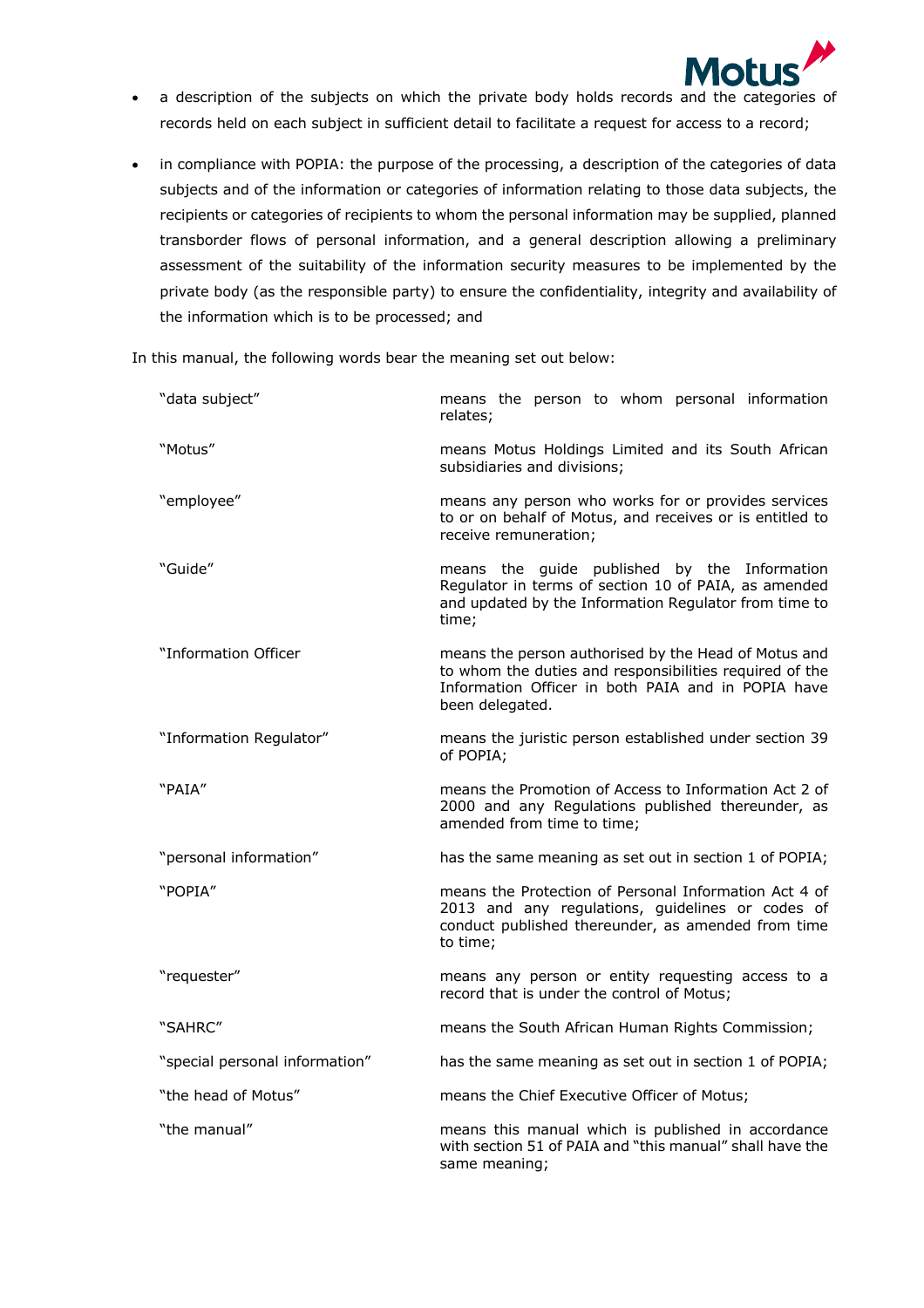

"the Minister" means the Cabinet member responsible for the administration of justice, presently the Minister of Justice and Constitutional Development.

#### 2. **Review**

The manual will be reviewed and, if necessary, updated on a regular basis in accordance with the requirements of section 51(2) of PAIA. This manual can be accessed on our website (www.motus.co.za , at our principal place of business for public inspection during normal business hours, or by requesting a copy by email from the duly appointed information officer as provided for in paragraph **Error! Reference source not found.** below.

# 3. **Contact details**

Motus Holdings Limited is a private body as defined in PAIA and PoPIA and led by its Head, Mr Osman Arbee, its Chief Executive Officer. Mr Arbee has delegated to Mr Brandon Cohen, in his capacity as the Compliance Specialist, the duties of Information Officer as contemplated in both PAIA and POPIA. Accordingly, has appointed Mr Brandon Cohen is as the Motus Information Officer and delegated to Mr Cohen the duties of Information Officer as contemplated in both PAIA and POPIA. Any person seeking access to a record in the possession or under control of Motus in terms of Section 53 of PAIA or a data subject requesting access to personal information in terms of Section 23 of POPIA may address the request to the Information Officer.

Physical address: Information Officer: Mr. Brandon Cohen 1 Van Buuren Rd Corner Van Dort Street and Geldenhuis Street Bedfordview 2008

Postal address: Information Officer: Mr. Brandon Cohen PO Box 1719 Edenvale 1610

Telephone: (011) 607 7300 Fax: None Email: compliance@faims.co.za

#### 4. **Guide on how to use PAIA**

The Information Regulator is required to compile a guide in each official language of South Africa on how to exercise any right under PAIA.

This Guide will be available from the Information Regulator. The contact details of the Information Regulator are:

| Physical address: | JD House, 27 Stiemens Street, Braamfontein, Johannesburg, 2001 |
|-------------------|----------------------------------------------------------------|
| Postal address:   | P.O. Box 31533, Braamfontein, Johannesburg, 2017               |
| Telephone number: | 010 023 5207                                                   |
| Email:            | inforeg@justice.gov.za                                         |
| Website:          | www.justice.gov.za/inforeg                                     |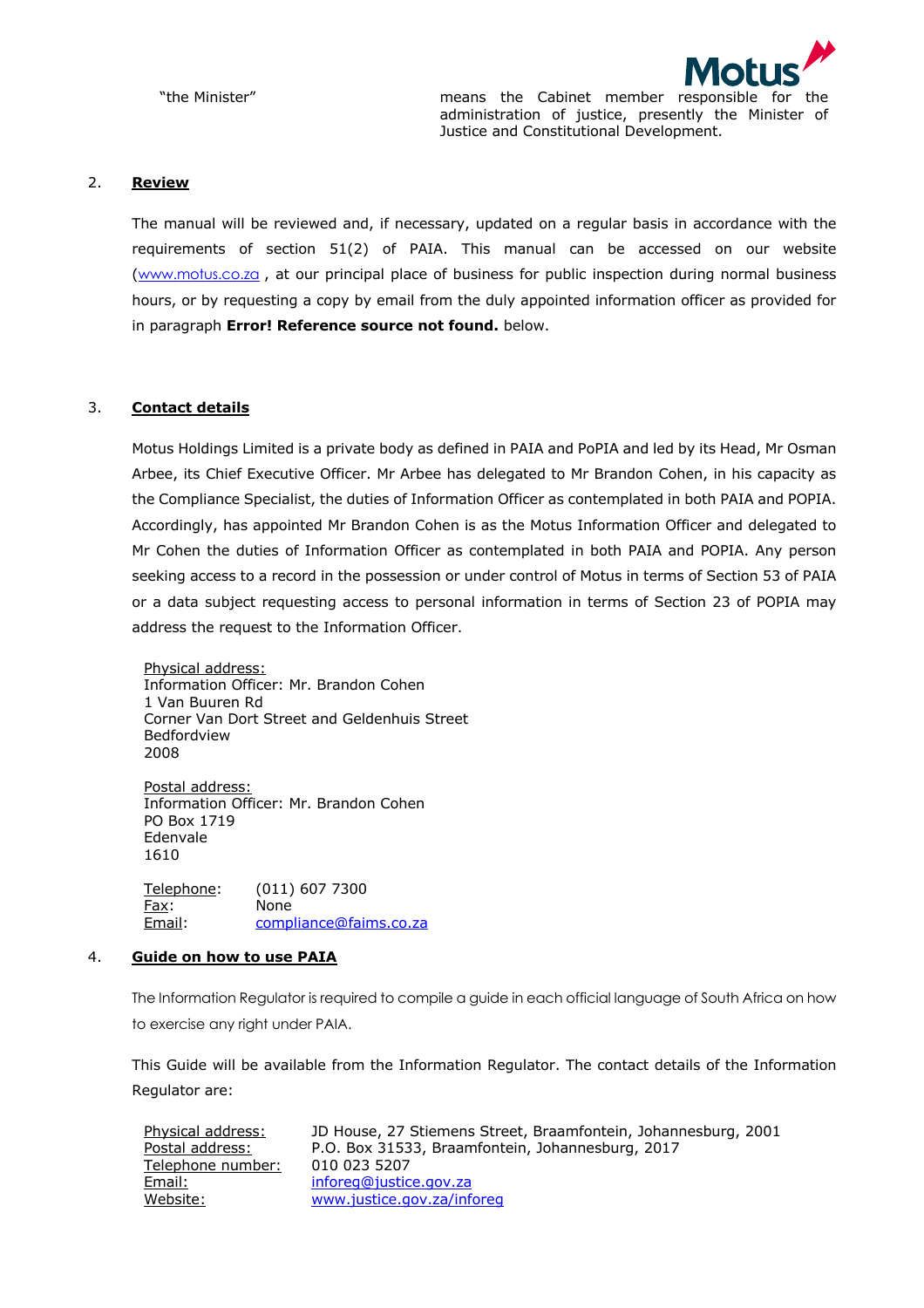

The current guide compiled by the South African Human Rights Commission is available here: https://www.sahrc.org.za/home/21/files/SAHRC%20PAIA%20Section%2010%20Guide%202020 %20FINAL%20WEB.pdf

A request for access to records may be made by natural or a juristic person requiring the records for the exercise or protection of any right. If a public body lodges a request, the public body must be acting in the public interest.

Requests in terms of PAIA shall be made in the form, follow the prescribed procedures and against payment of prescribed fees as described in paragraph 10 of this manual.

Requests in terms of POPIA by a data subject for access to personal information shall be made in the form, following the prescribed procedures and against payment of prescribed fees as described in paragraph 8 of this manual.

# 5. **Records available in terms of any other legislation**

Certain records held by Motus are available in terms of legislation other than PAIA. The specific records which are available in terms of such legislation, as amended from time to time, are set out therein and these records may in certain instances only be accessed by the persons specified in the relevant legislation. The legislation is as follows:

- Administrative Adjudication of Road Traffic Offences Act 46 of 1998
- Advertising on Roads and Ribbon Development Act 21 of 1940
- Basic Conditions of Employment Act 75 of 1997
- Bills of Exchange Act 34 of 1964
- Broad-Based Black Economic Empowerment Act 53 of 2003
- Companies Act 71 of 2008
- Compensation for Occupational Injuries and Diseases Act 130 of 1993
- Competition Act 89 of 1998
- Constitution of the Republic of South Africa Act 108 of 1996
- Consumer Protection Act 68 of 2008
- Copyright Act 98 of 1978
- Criminal Procedure Act 51 of 1977
- Currency and Exchanges Act 9 of 1933
- Customs and Exercise Act 91 of 1964
- Electronic Communications and Transactions Act 25 of 2000
- Employment Equity Act 55 of 1998
- Environment Conservation Act 73 of 1989
- Financial Advisory and Intermediary Services Act 37 of 2002
- Financial Intelligence Centre Act 38 of 2001
- Financial Markets Act 19 of 2012
- Financial Sector Regulation Act 9 of 2017
- Firearms Control Act 60 of 2000
- Income Tax Act 58 of 1962
- Insurance Act 18 of 2017
- Labour Relations Act 66 of 1995
- Long-Term Insurance Act 52 of 1998
- Medical Schemes Act 131 of 1998
- National Building Regulations and Building Standards Act 103 of 1997
- National Credit Act 34 of 2005
- National Environmental Management Act 107 of 1998
- National Environmental Management: Air Quality Act 39 of 2008
- National Road Traffic Act 93 of 1996
- National Water Act 36 of 1998
- Occupational Health and Safety Act 85 of 1993
- Patents Act 57 of 1978
- Pension Funds Act 24 of 1956
- Prescription Act 68 of 1969
- Prevention and Combating of Corrupt Activities Act 12 of 2004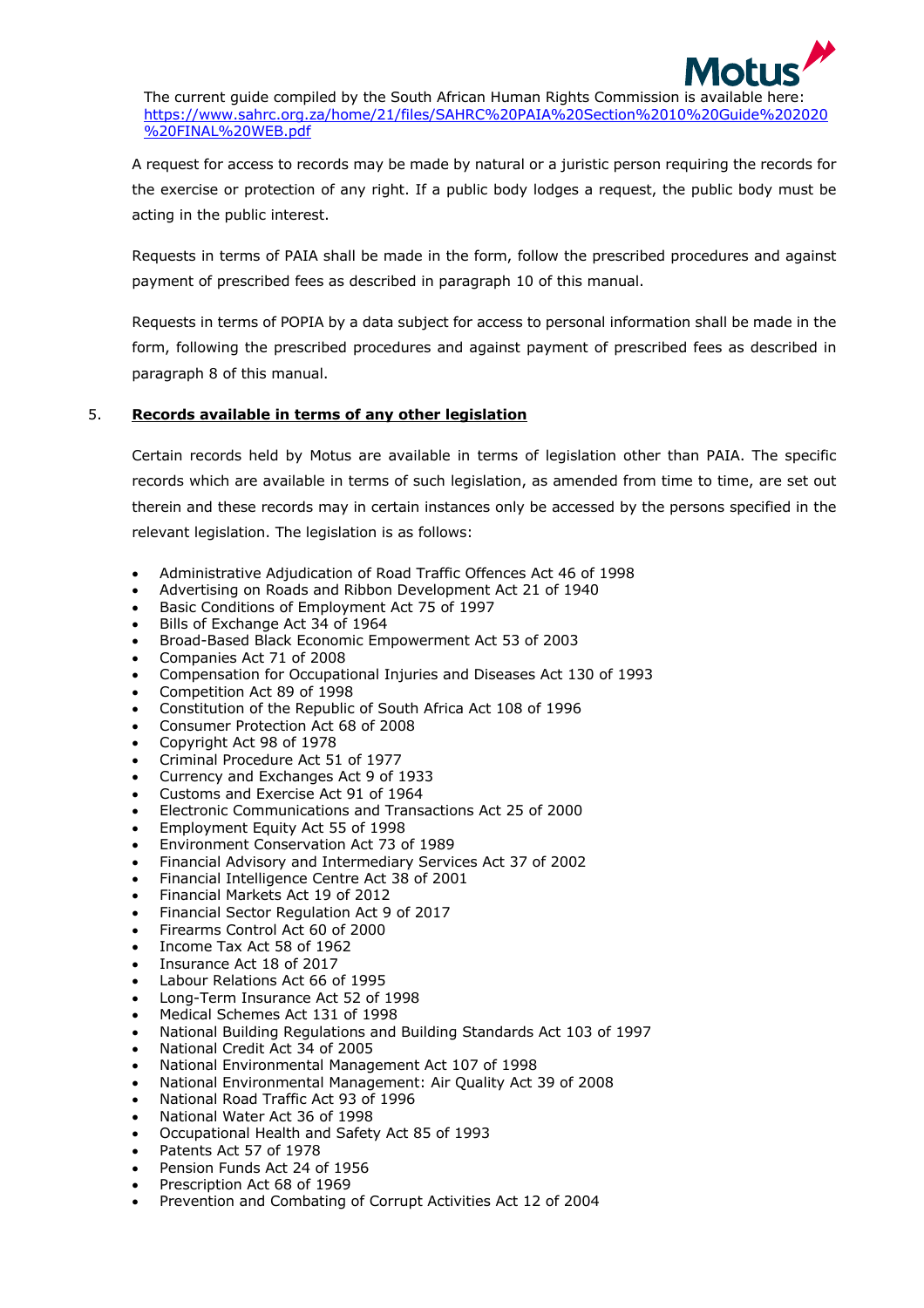

- Prevention of Organised Crime Act 121 of 1998
- Promotion of Equality and Prevention of Unfair Discrimination Act 4 of 2000
- Protected Disclosures Act 26 of 2000
- Protection of Constitutional Democracy Against Terrorist and Related Activities Act 33 of 2004
- Protection of Personal Information Act 4 of 2013
- Regulation of Interception of Communications and Provision of Communication Related Information Act 70 of 2002
- Second-Hand Goods Act 6 of 2009
- Securities Transfer Tax Act 25 of 2007
- Short-Term Insurance Act 53 of 1998
- Skills Development Act 97 of 1998
- Skills Development Levies Act 9 of 1999
- South African Reserve Bank Act 90 of 1989
- Tax Administration Act 28 of 2011
- The South African National Roads Agency Limited and National Road Act 7 of 1998
- Tobacco Products Control Act 83 of 1993
- Trade Marks Act 194 of 1993
- Transfer Duty Act 40 of 1949
- Unemployment Insurance Act 63 of 2001
- Unemployment Insurance Contributions Act 4 of 2002
- Value Added Tax Act 89 of 1991

# 6. **Description of the subjects on which Motus holds records and the categories of records held on each subject**

The following is a list of the subjects on which Motus holds records and the categories into which these records fall. The procedure in terms of which such records may be requested from Motus is set out in paragraph 9 of this manual. The records listed below will not in all instances be provided to a requester who requests them in terms of PAIA. The requester has to show that he or she has the right in terms of PAIA to be given access to the records in question.

#### **CATEGORIES OF RECORDS DESCRIPTION OF RECORDS HELD**

- **Administration** Shareholder records
	- Share register
	- Dividend register
	- Share certificates
	- Minutes of meetings of directors
	- Resolutions of the directors of Motus
	- Applicable statutory documents, including but not limited to, certificates of incorporation and certificates to commence business
	- Memorandum of Incorporation
	- Statutory returns to relevant authorities
	- Trademark documentation

#### **Corporate Governance** • Codes of Conduct

- 
- Corporate social and investment records
- Minutes of meetings of committees and sub committees
- Executive committee meeting minutes
- Legal compliance records
- **Policies**

- **Finance Accounting records** 
	- Tax records
	- VAT records
	- PAYE records
	- Debtors' records
	- Creditors' records
	- Insurance records
	- Auditors' reports
	- Interim and annual financial statements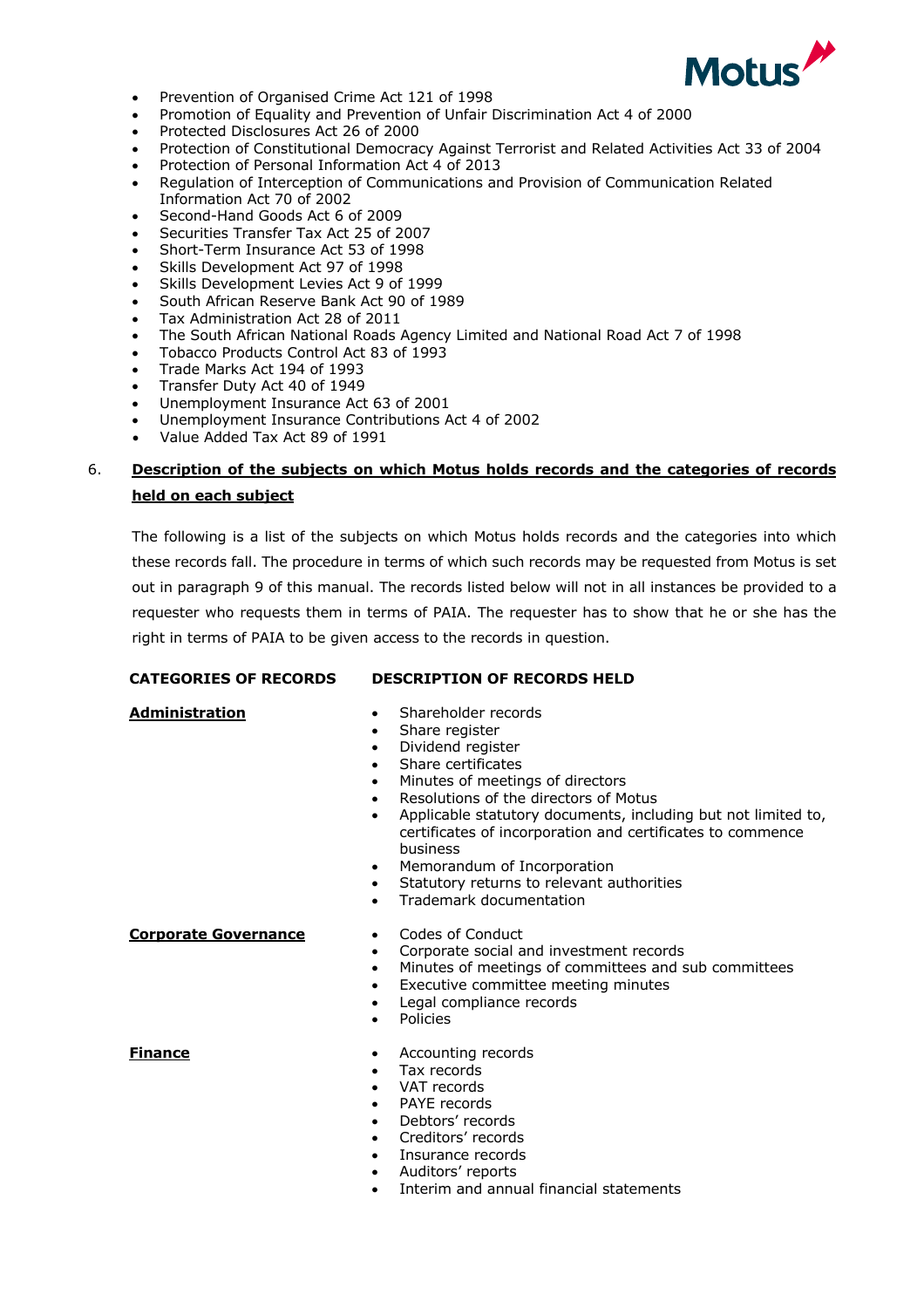

- Bank statements and other banking records for business and trust accounts
- Invoices issued in respect of debtors and billing information
- Records regarding Motus' financial commitments
- Statistic SA returns

- **Human Resources** List of employees
	- Statistics regarding employees
	- Employment contracts
	- Conditions of employment
	- Information relating to prospective employees
	- Personnel records including personal details, disciplinary records, performance and internal evaluation records
	- Employee tax information
	- Records of Unemployment Insurance Fund contributions
	- Records regarding group life assurance and disability income protection
	- Provident fund records
	- Payroll records
	- Workplace skills plans
	- Codes of conduct
	- Disciplinary code and procedure
	- Grievance procedure
	- Appeal procedure
	- Internal policies and procedures regarding dismissals, performance appraisal, recruitment, selection, advertising of positions, appointments, retirement, promotions, leave, extended sick leave, study leave, salaries, overtime, bonuses, medical aid, health and safety, adoption leave and benefits, BEE procurement, loans, working parents, black economic empowerment, smoking, use of company resources including telephones, motor vehicles and computers, sexual harassment, HIV-Aids and Pro Bono policy.
	- Training schedules and material
	- Training records and statistics
	- Training Agreements
	- Learnership Programs
	- Correspondence relating to personnel
- **Operations** Supplier lists and details of suppliers
	- Agreements with suppliers
	- Access control records
	- Health and safety records
	- Insurance documentation
	- Travel documentation
	- Vehicle registration documents
	- Deal files including the following: vehicle needs analysis, offer to purchase, offer to purchase T&C, vehicle delivery note, copy of NaTIS and licence, PDI sheet/ multi-point safety check, a letter of proxy signed by all members, and all ID copies and CIPC/ company documents and VAT registration certificate (where a company/ legal party is purchasing the vehicle (or trading in a vehicle), roadworthy certificate (2nd hand goods only), where applicable: full trade-in valuation, used vehicle purchase invoice, VAT 264 form, trade-in NaTIS, bank settlement letter, release note if outside finance, only applicable to RR files: manufacturer certificate, warranty documents (new cars), vehicle handover letter, dealer invoice, proof of payment, fitment certificates, supplier invoices, tax invoice, HPI checks, COF and waybill (commercial vehicles), fleet documents and automate report
	- Client transaction records in respect of finance products, valueadded products and insurance products, as well as FAIS disclosure documents where applicable

#### **Information Technology** • Computer software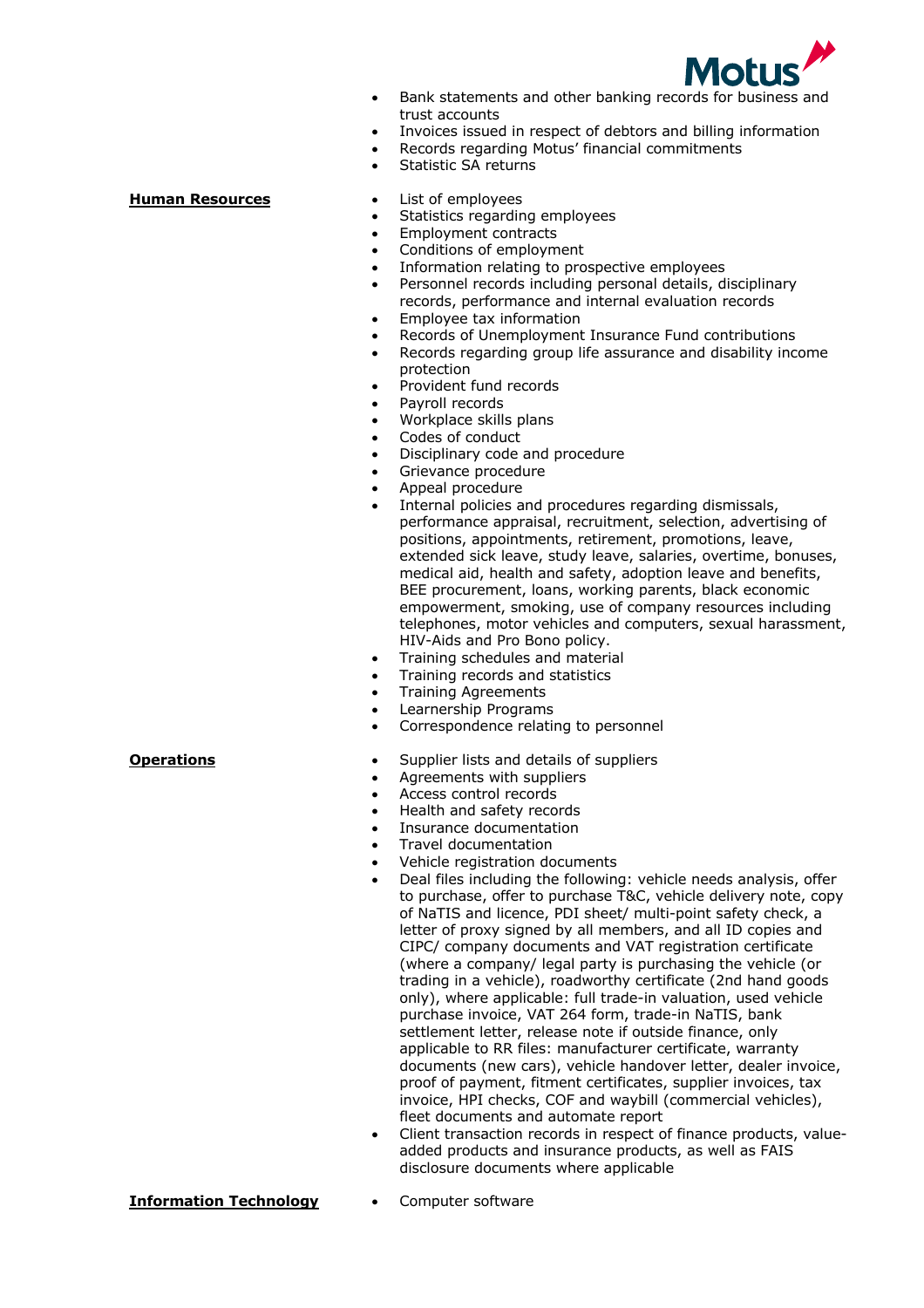

- Support and maintenance agreements
- Records regarding computer systems and programs

- **Property •** Asset registers
	- Lease agreements in respect of immovable property
		- Records regarding insurance in respect of movable property
	- Records regarding insurance in respect of immovable property

- **Miscellaneous** Internal correspondence
	- Firm publications
	- Policies required in terms of applicable licensing requirements

## 7. **Categories of records which are available without request**

No notices relating to Motus have been published by the Minister in terms of section 52(2) of PAIA.

Certain records are available without needing to be requested in terms of the request procedures set out in PAIA and detailed in paragraph 9 of this manual. This information may be inspected, collected, purchased or copied (at the prescribed fee for reproduction) at the offices of Motus. Certain information is also available on Motus' website: www.motus.co.za

The records include:

- A detailed description of the business of Motus
- Key management team
- Intraday share price
- **SENS** notices
- Motus pre-listing statement (2018)
- Motus investor presentation (2018)
- Motus Integrated Report
- Motus Code of Ethics
- Supply Chain Code of Conduct
- Ethical and Responsible Business Conduct
- Safe and Healthy Operating Environment
- Employer of choice document
- Ensuring Well-being of consumers by providing high-quality products and services
- Motus BBBEE Certificate and Annexures
- Anti-Bribery and Corruption

# 8. **The processing of personal information under POPIA**

#### 8.1 The purpose of the processing

Motus processes personal information for various lawful purposes permitted by section 11(1) of POPIA, authorised in Part B of Chapter 3 of POPIA governing the processing of Special Information and in Part C of Chapter 3 of POPIA governing the processing of Children's information This includes, but is not limited to the following:

- to fulfil Motus' responsibilities to customers, employees, suppliers and other natural or juristic persons across our four business segments, as set out in paragraph 1 above;
- to comply with legislative, regulatory, risk and compliance requirements (including directives, sanctions and rules), voluntary and involuntary codes of conduct and industry agreements or to fulfil reporting requirements and information requests;
- to maintain employees', customers' and suppliers' records;
- to respond to customers/suppliers' enquiries and complaints;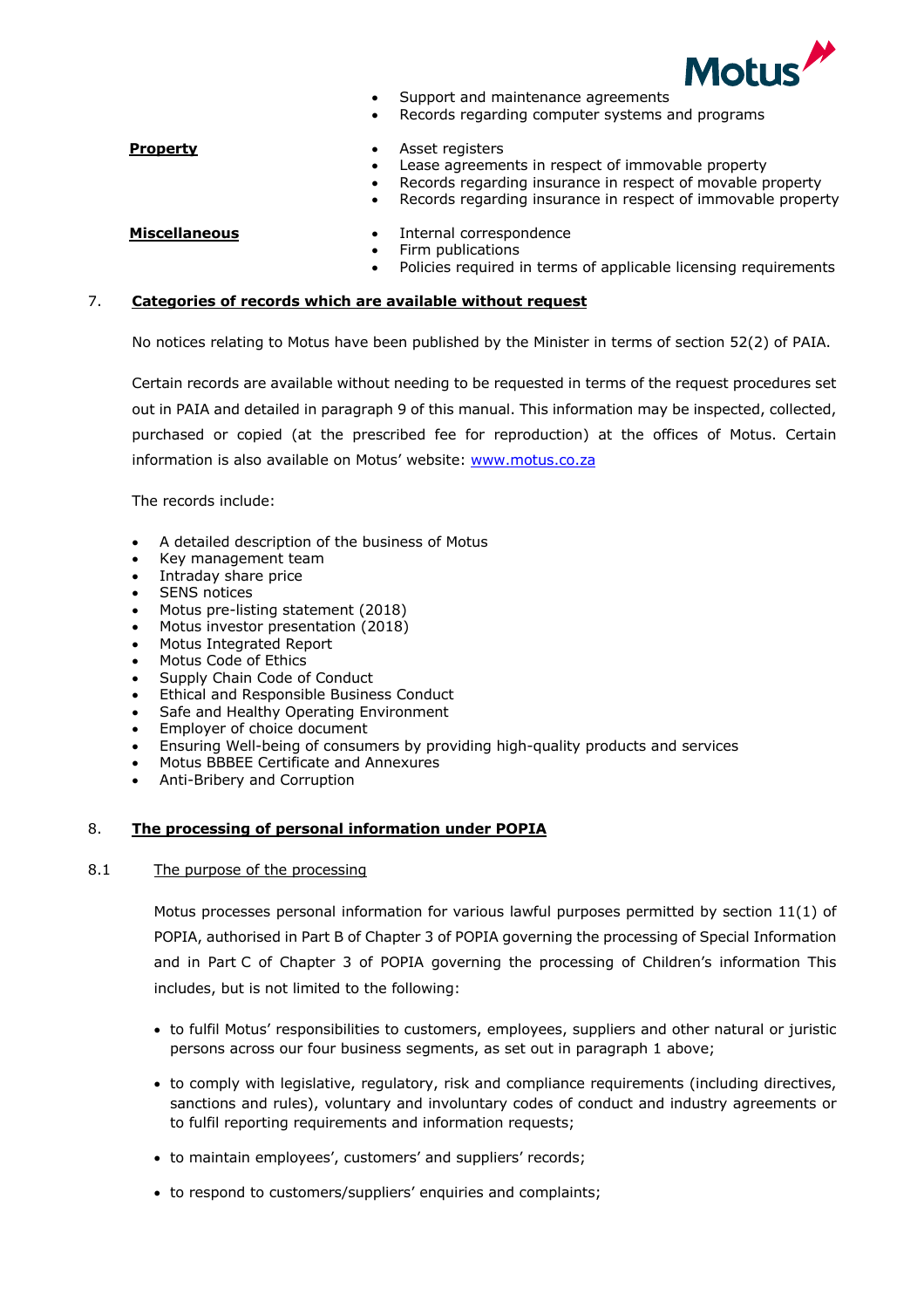

- to inform customers of new products and/or services;
- for recruitment, employment and/or apprenticeship purposes;
- for general administration, financial and tax purposes;
- for legal or contractual purposes;
- for health and safety purposes;
- to secure and manage access to Motus' premises and facilities;
- to transact with Motus' suppliers and business partners;
- to help Motus improve the quality of its products and/or services;
- to detect, prevent and report theft, fraud, money laundering and other crimes. This may include the processing of special personal information, e.g., alleged criminal behaviour, or the supply of false, misleading or dishonest information;
- to enforce and collect on any agreement when Motus needs to recover debts; and
- to identify products and services which might be of interest to data subjects and to inform them about Motus' products and services
- 8.2 A description of the categories of data subjects and of the information or categories of information relating to those data subjects

| <b>Categories of data subjects</b>                       | <b>Personal information processed</b>                                                                         |
|----------------------------------------------------------|---------------------------------------------------------------------------------------------------------------|
| Customers, potential customers<br>and previous customers | Personal information and special personal information<br>including: name, identity number or passport number, |
|                                                          | date of birth, citizenship, residence status, telephone                                                       |
|                                                          | number(s), email address(es), income tax numbers,                                                             |
|                                                          | physical and postal addresses, financial information and<br>banking information.                              |
|                                                          | Customer vehicle information                                                                                  |
|                                                          | Customer contracts, motor plans and warranties                                                                |
|                                                          | Customer contact information                                                                                  |
| Motus' distributor, wholesale,                           | Personal information of the dealer/partner/manager                                                            |
| retail and rental franchises                             | including: name, identity number, contact details                                                             |
|                                                          | Personal information of employees of the                                                                      |
|                                                          | dealer/partner/manager including: name, identity                                                              |
|                                                          | number, contact details                                                                                       |
| Employees (previous and                                  | Personal information and special personal information                                                         |
| existing)                                                | including: name, identity number or passport number,                                                          |
|                                                          | date of birth, citizenship, residence status, telephone<br>number(s), email address(es), income tax numbers,  |
|                                                          | physical and postal addresses, financial information,                                                         |
|                                                          | banking information, medical information and beneficiary                                                      |
|                                                          | information                                                                                                   |
|                                                          |                                                                                                               |
|                                                          |                                                                                                               |
|                                                          | Pension and provident fund information                                                                        |
|                                                          | Payroll records                                                                                               |
|                                                          | Physical access records                                                                                       |
|                                                          | Time and attendance records                                                                                   |
|                                                          | Video records                                                                                                 |
|                                                          | Performance records and disciplinary procedures                                                               |
|                                                          | <b>Employment contracts</b>                                                                                   |
|                                                          | Disability information                                                                                        |
|                                                          | Electronic access records                                                                                     |
|                                                          | Training records                                                                                              |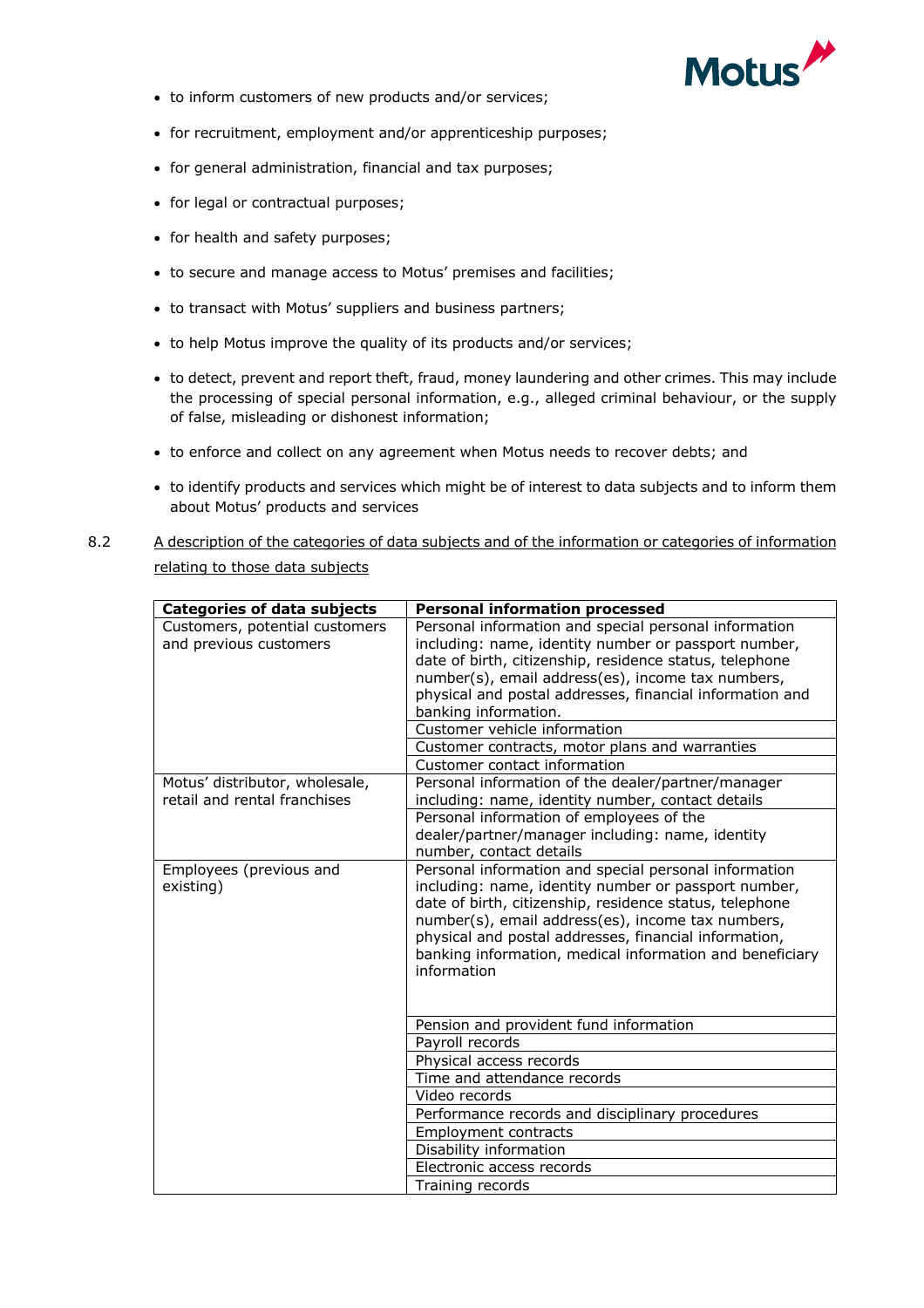

|                               | Employment history, background checks and criminal<br>checks                                                              |
|-------------------------------|---------------------------------------------------------------------------------------------------------------------------|
| Suppliers / service providers | Supplier/service provider personal information including<br>supplier contracts and bank details                           |
|                               | Personal information of supplier/service provider<br>representatives including: name, identity number, contact<br>details |
| Job applicants                | Curriculum vitae and application forms                                                                                    |
|                               | Background and criminal record checks                                                                                     |
|                               | Employee education and psychometrics records                                                                              |
| <b>Visitors</b>               | Physical access records                                                                                                   |
|                               | Electronic access records and scans                                                                                       |
|                               | Video records                                                                                                             |

### 8.3 The recipients or categories of recipients to whom the personal information may be supplied

Motus may share the personal information of data subjects for any of the purposes outlined above with the following:

- Motus Holdings Limited, its South African subsidiaries and their divisions, and any subsidiaries based in jurisdictions outside of South Africa;
- Motus authorised dealerships, rental companies and motor-related financial services;
- any operators who perform services on behalf of Motus;
- any applicable medical aid funds, pension funds, provident funds, credit bureau, and/or recruitment companies;
- the Financial Sector Conduct Authority and the regulators appointed for the various financial sectors; and
- other industry regulators in order to comply with any regulation passed under the relevant legislation, or any legal process.

If Motus is the responsible party for personal information that is to be shared, before the personal information is shared by Motus, Motus will conclude a written contract with the operator requiring that the operator establishes and maintains appropriate technological and organisational measures to protect against unauthorised access or processing of the personal and against loss of, damage to and the unauthorised destruction of personal information.

# 8.4 Planned transborder flows of personal information

Motus will only transfer personal information across South African borders to foreign countries, if necessary to comply with legislation, the transfer is necessary for the conclusion or performance of a contract of which data subjects may be parties, protects the legitimate interest of the data subject, or is necessary for Motus to pursue its legitimate interests, or that of a third party to which the data is supplied.

Before transferring personal information across a South African border to a foreign country Motus will take steps to ensure that recipients of transborder personal information are bound by laws or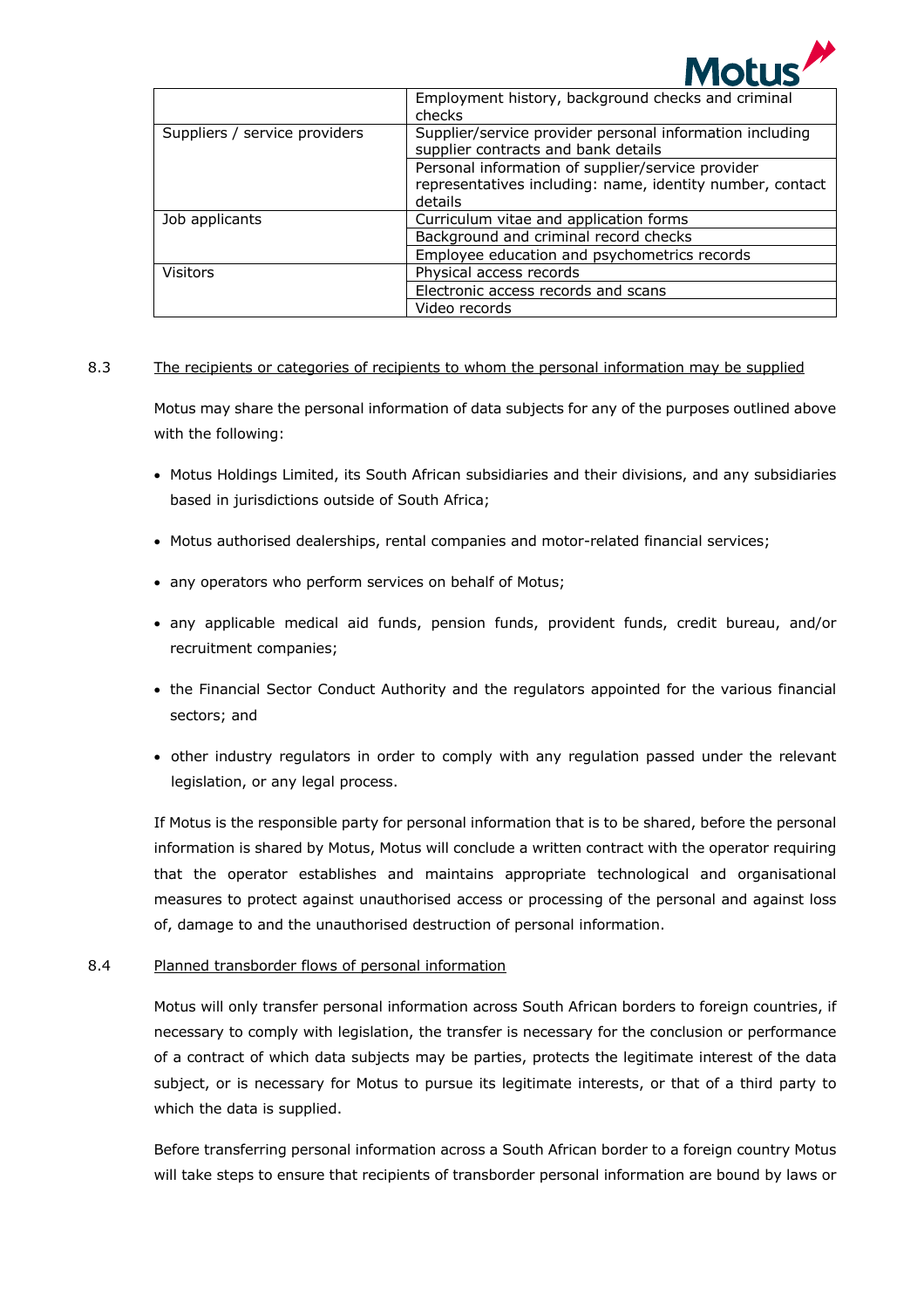

agreements that provide an adequate level of protection and uphold principles for reasonable and lawful processing of personal information, in terms of POPIA.

If Motus relies on the legitimate interest of a data subject, prior to transferring personal information cross border, it will conduct a legitimate interest assessment.

#### 8.5 Security Safeguards

Motus complies with POPIA in protecting the integrity and confidentiality of personal information. In doing so it has due regard to generally accepted information security practices and procedures.

### 9. **Request procedure in terms of PAIA**

Any individual or interested party (hereafter called requester) may in terms of Section 50 of PAIA request access to records held by Motus.

To request access to a record of Motus, a requester must complete the form annexed to this manual marked "2.

A requester must provide sufficient detail on the prescribed form to allow Motus to identify the record or records which have been requested and the identity of the requester. If a request is made on behalf of another person or entity, the requester must submit details and proof of the capacity in which the requester is making the request, which must be reasonably satisfactory to Motus. The requester is also required to indicate the form of access to the relevant records that is required, and to provide his, her or its contact details in the Republic of South Africa.

The requester must identify the right that he, she or it is seeking to exercise by accessing records held by Motus and must explain why the particular record or records requested is or are required for the exercise or protection of that right.

Motus may, and must in certain instances, refuse access to records on any of the grounds set out in Chapter 4 of Part 3 of PAIA which include: that access would result in the unreasonable disclosure of personal information about a third party, that it is necessary to protect the commercial information of a third party or of Motus itself, that it is necessary to protect the confidential information of a third party, that it is necessary to protect the safety of individuals or property, that a record constitutes privileged information for the purpose of legal proceedings, and that it is necessary to protect the research information of a third party or Motus itself. Access to documents may also be refused based on professional privilege.

Motus is required to inform a requester in writing of its decision in relation to a request. If the requester wishes to be informed of Motus' decision in another manner as well, this must be set out in the request and the relevant details included, to allow Motus to inform the requester in the preferred manner.

Motus will make a decision in relation to a request for records within 30 days of receiving it, unless third parties are required to be notified of the request or the 30-day period is extended as provided for in PAIA. Motus will notify the requester if the 30-day period for processing a request is to be extended.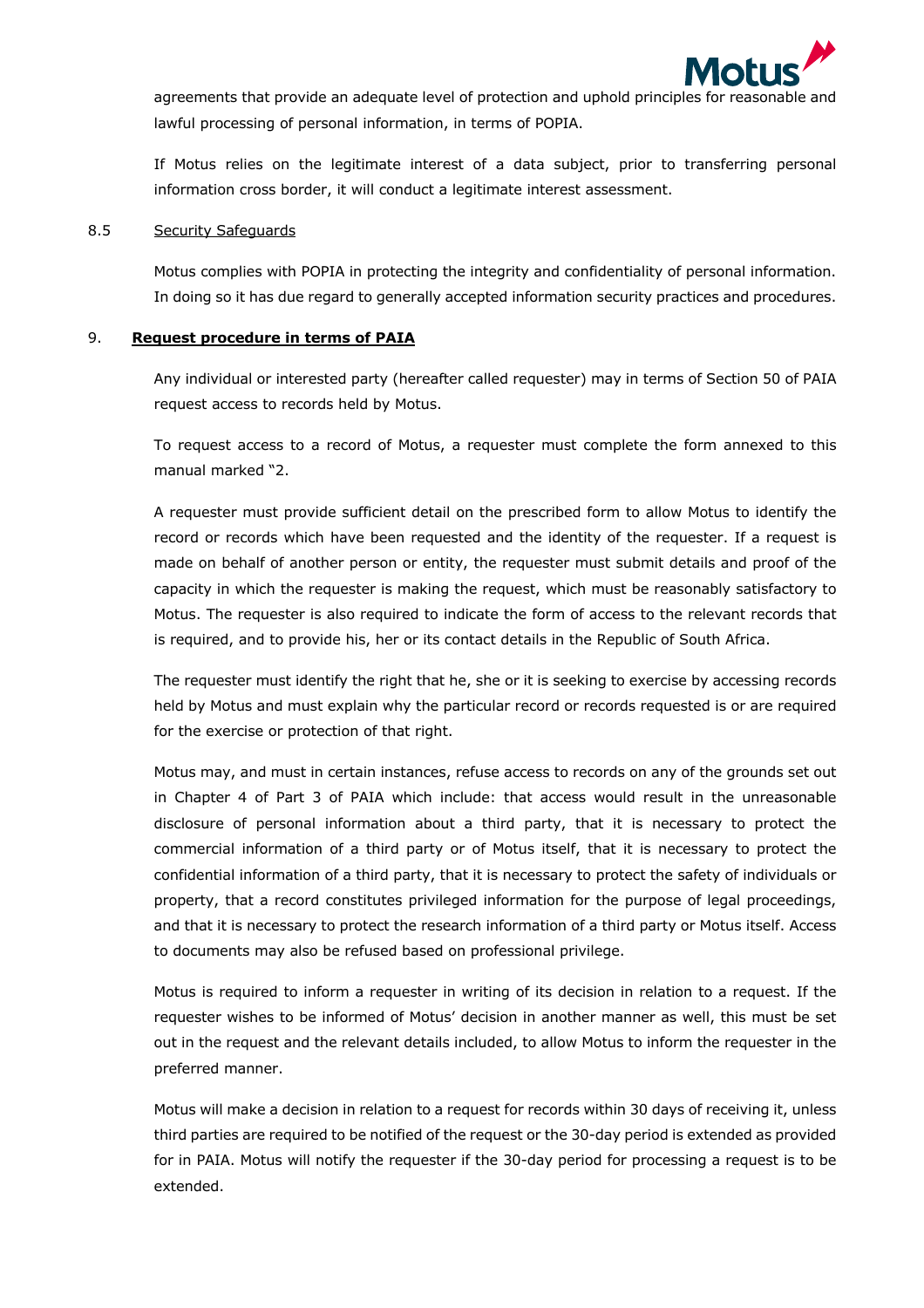

Where a request is refused, a requester may submit a complaint in writing to the Information Regulator within 180 days of being informed of the refusal of the request, in the prescribed manner and form for appropriate relief.

A requester may only lodge an application to the Court after exhausting the Information Regulator complaints procedure. The requester may apply to the Court within 180 days of the decision of the Information Regulation in the prescribed manner and form for appropriate relief. The Court will determine whether the records should be made available or not.

# 10. **Fees payable**

The fees payable by requesters to enable access to information is described in the table below:

| <b>Item</b>      | <b>Description</b>                                                                                                                                                        | <b>Amount</b>                                                                  |  |
|------------------|---------------------------------------------------------------------------------------------------------------------------------------------------------------------------|--------------------------------------------------------------------------------|--|
| 1.               | Request fee payable by every requester                                                                                                                                    | R140,00                                                                        |  |
| $\overline{2}$ . | Photocopy of A4-size page                                                                                                                                                 | R2,00 per page or part thereof                                                 |  |
| <u>3.</u>        | Printed copy of A4-size page                                                                                                                                              | R2,00 per page or part thereof                                                 |  |
| $\overline{4}$ . | Copy in a computer-readable form on:                                                                                                                                      |                                                                                |  |
|                  | flash drive (to be provided by<br>requester)                                                                                                                              | R40,00                                                                         |  |
|                  | compact disc                                                                                                                                                              |                                                                                |  |
|                  | if provided by requester<br>$\circ$                                                                                                                                       | R40,00                                                                         |  |
|                  | If provided to the<br>$\circ$<br>requester                                                                                                                                | R60,00                                                                         |  |
| 5.               | Transcription of visual images per A4-size<br>page                                                                                                                        | Service to be outsourced. Will depend on<br>quotation from service provider.   |  |
| 6.               | Copy of visual images                                                                                                                                                     |                                                                                |  |
| 7.               | Transcription of an audio record, per A4-<br>size page                                                                                                                    | R24,00                                                                         |  |
| 8.               | Copy of an audio record on:                                                                                                                                               |                                                                                |  |
|                  | flash drive (to be provided by<br>requester)                                                                                                                              | R40,00                                                                         |  |
|                  | compact disc                                                                                                                                                              |                                                                                |  |
|                  | if provided by requester<br>$\circ$                                                                                                                                       | R40,00                                                                         |  |
|                  | If provided to the<br>$\circ$<br>requester                                                                                                                                | R60,00                                                                         |  |
| 9.               | To search and prepare the record for<br>disclosure for each hour or part of an<br>hour, excluding the first hour, reasonably<br>required for such search and preparation. | R145,00                                                                        |  |
|                  | To not exceed a total cost of                                                                                                                                             | R435,00                                                                        |  |
| 10.              | Deposit - if the search exceeds 6 hours                                                                                                                                   | One third of amount per request,<br>calculated in terms of items 2 to 8 above. |  |
| 11.              | Postage, e-mail or any other electronic<br>transfer                                                                                                                       | Actual expense, if any.                                                        |  |

The information officer, whose contact details are available at paragraph 3 of this manual will assist you if required.

# 11. **Other information as prescribed**

The Minister has not prescribed that any further information must be contained in this manual.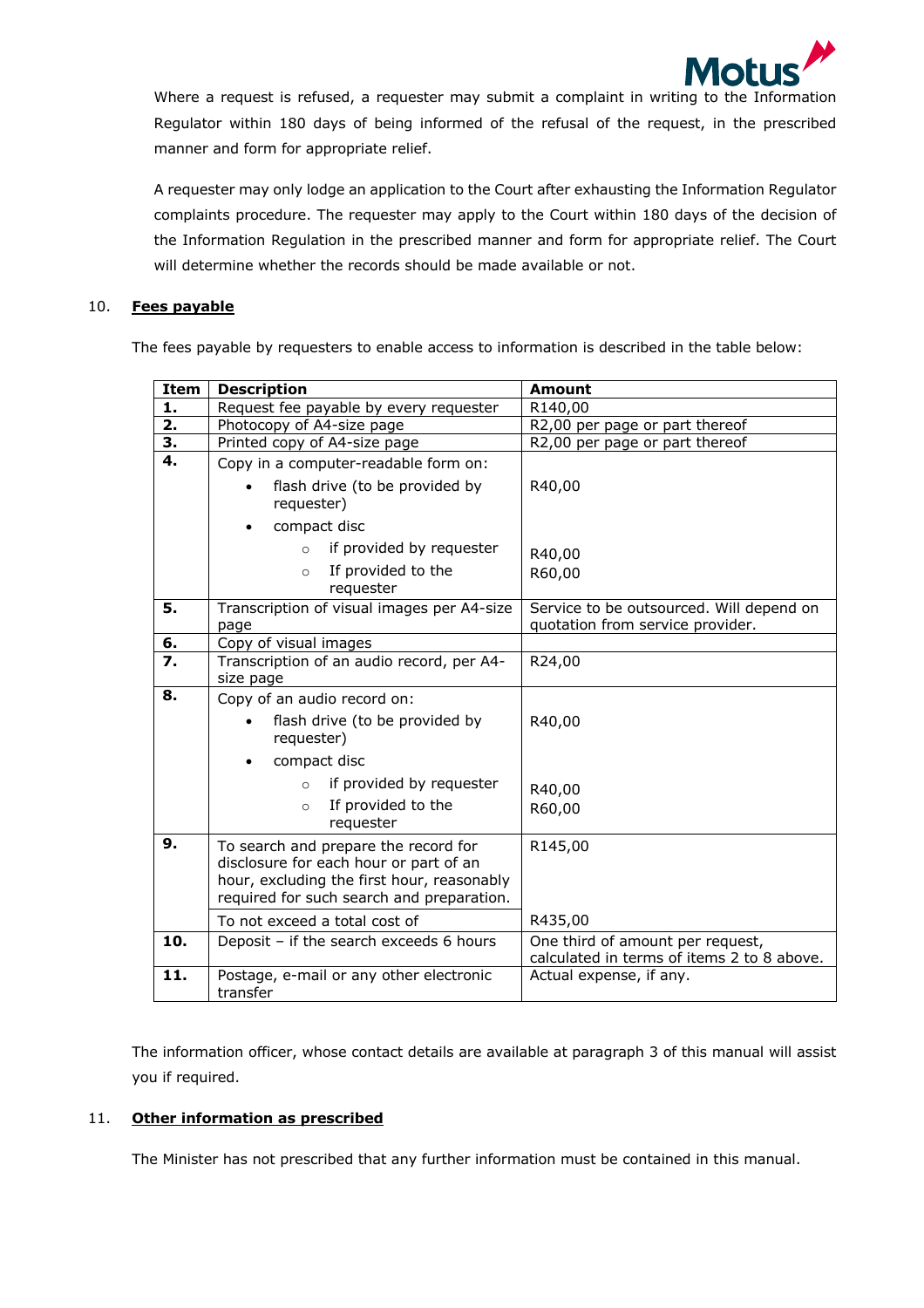

#### **ANNEXURE A**

#### **REQUEST FOR ACCESS TO A RECORD HELD BY THE MOTUS CORPORATION (Motus)**

# **Section 53(1) of the Promotion of Access to Information Act, 2000 (Act No. 2 of 2000)**

# **("PAIA")**

# PARTICULARS OF PRIVATE BODY

| <b>Postal address</b>   | <b>Physical address</b>                      | <b>Information Officer contact details</b> |                        |  |
|-------------------------|----------------------------------------------|--------------------------------------------|------------------------|--|
| The Information Officer | The Information Officer                      |                                            |                        |  |
| PO Box 1719             | 1 Van Buuren Road                            | Name                                       | Brandon Cohen          |  |
| Edenvale                | Cnr. Van Dort & Geldenhuis<br><b>Streets</b> | Tel No.                                    | 011 607 7300           |  |
| 1610                    | Bedfordview                                  |                                            | compliance@faims.co.za |  |
|                         | 2008                                         | Email                                      |                        |  |

# **1. PARTICULARS OF PERSON REQUESTING ACCESS TO THE RECORD**

| The particulars of the person who requests access to the records must be recorded below.<br>$\bullet$<br>Furnish an address and/or fax number in the Republic of South Africa to which information must be sent.<br>$\bullet$<br>Proof of capacity in which the request is made, if applicable, must be attached. |      |     |  |  |
|-------------------------------------------------------------------------------------------------------------------------------------------------------------------------------------------------------------------------------------------------------------------------------------------------------------------|------|-----|--|--|
| Full names and surname                                                                                                                                                                                                                                                                                            |      |     |  |  |
| Identity number                                                                                                                                                                                                                                                                                                   |      |     |  |  |
| Street address                                                                                                                                                                                                                                                                                                    |      |     |  |  |
|                                                                                                                                                                                                                                                                                                                   |      |     |  |  |
| Postal address                                                                                                                                                                                                                                                                                                    |      |     |  |  |
|                                                                                                                                                                                                                                                                                                                   |      |     |  |  |
| Email address                                                                                                                                                                                                                                                                                                     |      |     |  |  |
| Contact numbers                                                                                                                                                                                                                                                                                                   | Tel  | Fax |  |  |
|                                                                                                                                                                                                                                                                                                                   | Cell |     |  |  |
| Capacity in which request is made, when made on behalf of another person                                                                                                                                                                                                                                          |      |     |  |  |
|                                                                                                                                                                                                                                                                                                                   |      |     |  |  |
| Important:                                                                                                                                                                                                                                                                                                        |      |     |  |  |

### If authorised under a resolution or power of attorney, provide the resolution or power of attorney with this

# 2. PARTICULARS OF PERSON ON WHOSE BEHALF A REQUEST IS MADE

| This section must be completed only if a request for information is made on behalf of another person. |  |  |  |  |
|-------------------------------------------------------------------------------------------------------|--|--|--|--|
| Full names and surname                                                                                |  |  |  |  |
| Identity number                                                                                       |  |  |  |  |
| Street address                                                                                        |  |  |  |  |
| Postal address                                                                                        |  |  |  |  |
|                                                                                                       |  |  |  |  |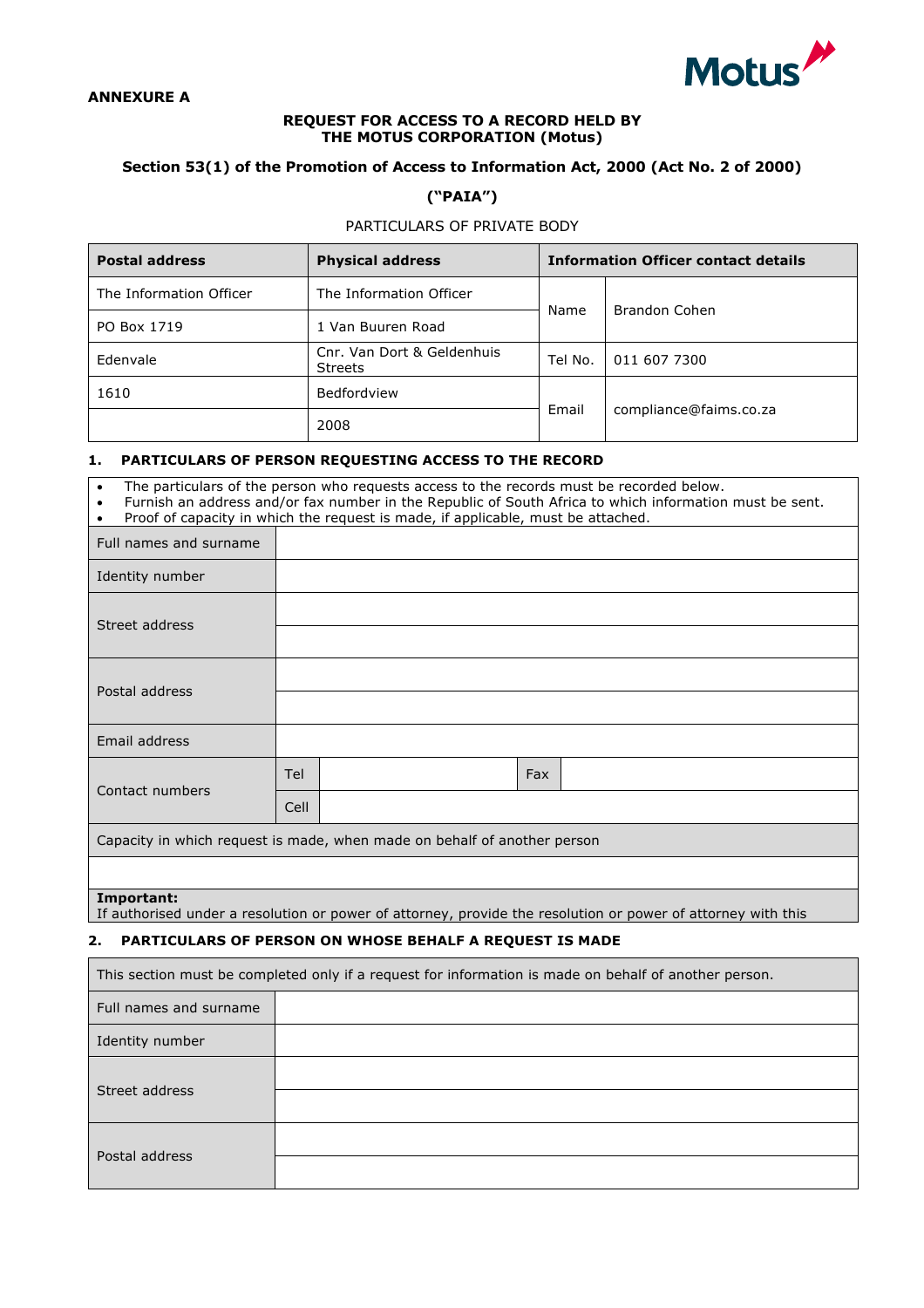

|                 | Email address                                                                                                                                                                                                                                                                                                                     |      |  |     |  |  |                                   |
|-----------------|-----------------------------------------------------------------------------------------------------------------------------------------------------------------------------------------------------------------------------------------------------------------------------------------------------------------------------------|------|--|-----|--|--|-----------------------------------|
| Contact numbers |                                                                                                                                                                                                                                                                                                                                   | Tel  |  | Fax |  |  |                                   |
|                 |                                                                                                                                                                                                                                                                                                                                   | Cell |  |     |  |  |                                   |
| 3.              | PARTICULARS OF RECORD REQUESTED                                                                                                                                                                                                                                                                                                   |      |  |     |  |  |                                   |
| $\bullet$<br>٠  | Provide full particulars of the record to which access is requested, including the reference number if that is<br>known to you, to enable the record to be located.<br>If the space provided is inadequate, please continue on a separate folio and attach it to this form. The<br>requester must sign all the additional folios. |      |  |     |  |  |                                   |
|                 | Description of record or relevant part of the record                                                                                                                                                                                                                                                                              |      |  |     |  |  | Reference number, if<br>available |
|                 |                                                                                                                                                                                                                                                                                                                                   |      |  |     |  |  |                                   |
|                 |                                                                                                                                                                                                                                                                                                                                   |      |  |     |  |  |                                   |
|                 |                                                                                                                                                                                                                                                                                                                                   |      |  |     |  |  |                                   |
|                 |                                                                                                                                                                                                                                                                                                                                   |      |  |     |  |  |                                   |
|                 |                                                                                                                                                                                                                                                                                                                                   |      |  |     |  |  |                                   |
|                 |                                                                                                                                                                                                                                                                                                                                   |      |  |     |  |  |                                   |
|                 |                                                                                                                                                                                                                                                                                                                                   |      |  |     |  |  |                                   |
|                 |                                                                                                                                                                                                                                                                                                                                   |      |  |     |  |  |                                   |
|                 | Any further particulars of record                                                                                                                                                                                                                                                                                                 |      |  |     |  |  |                                   |
|                 |                                                                                                                                                                                                                                                                                                                                   |      |  |     |  |  |                                   |
|                 |                                                                                                                                                                                                                                                                                                                                   |      |  |     |  |  |                                   |
|                 |                                                                                                                                                                                                                                                                                                                                   |      |  |     |  |  |                                   |
|                 |                                                                                                                                                                                                                                                                                                                                   |      |  |     |  |  |                                   |
|                 |                                                                                                                                                                                                                                                                                                                                   |      |  |     |  |  |                                   |

#### **4. TYPE OF RECORD**

#### **Mark the appropriate box with an X**

Record is in written or printed form

Record comprises virtual images (this includes photographs, slides, video recordings, computergenerated images, sketches, etc)

Record consists of recorded words or information which can be reproduced in sound Record is held on a computer or in an electronic, or machine-readable form

# **5. FORM OF ACCESS TO RECORD**

### **Mark the appropriate box with an X**

Printed copy of record (including copies of any virtual images, transcriptions and information held on computer or in an electronic or machine-readable form) Written or printed transcription of virtual images (this includes photographs, slides, video recordings,

computer-generated images, sketches, etc)

Transcription of soundtrack (written or printed document)

Copy of record on flash drive (including virtual images and soundtracks)

Copy of record on compact disc drive(including virtual images and soundtracks)

Copy of record saved on cloud storage server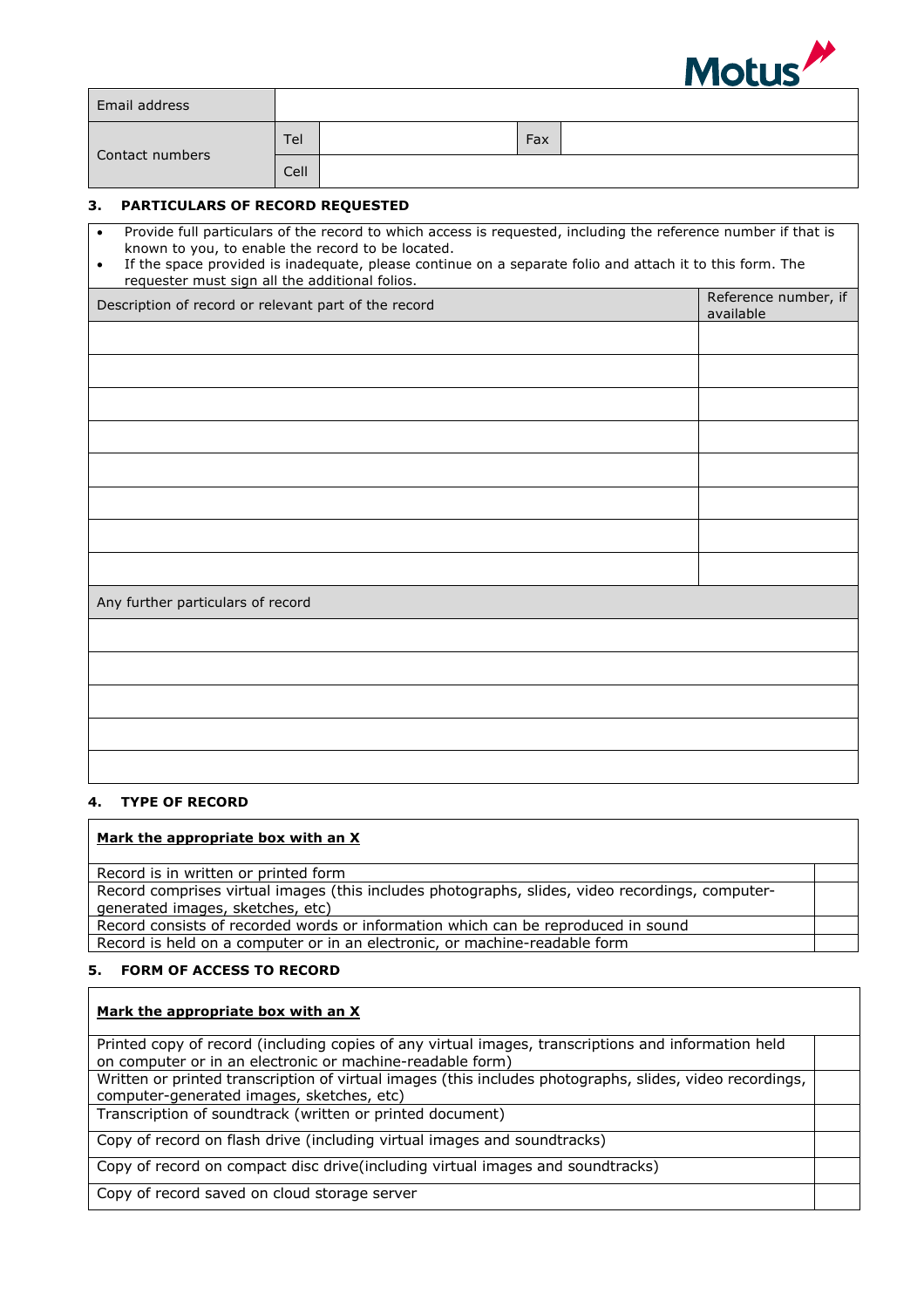

#### **6. MANNER OF ACCESS**

#### **Mark the appropriate box with an X**

Personal inspection of record at registered address of public/private body (including listening to recorded words, information which can be reproduced in sound, or information held on computer or in an electronic or machine-readable form)

Postal services to postal address

Postal services to street address

Courier service to street address

Facsimile of information in written or printed format (including transcriptions)

E-mail of information (including soundtracks if possible)

Cloud share/file transfer

Preferred language

(Note that if the record is not available in the language you prefer, access may be granted in the language in which the record is available)

#### **7. PARTICULARS OF RIGHT TO BE EXERCISED OR PROTECTED**

If the provided space is inadequate, please continue to a separate page and attach it to this form. The requester must sign all the additional pages.

Indicate which right is to be exercised or protected

Explain why the requested record is required for the exercising or protecting the aforementioned right

#### **8. FEES**

- A request fee must be paid before the request will be considered.
- You will be notified of the amount of the access fee to be paid.
- The fee payable for access to a record depends on the form in which access is required and the reasonable time required to search for and prepare a record.
- If you qualify for exemption of the payment of any fee, please state the reason therefor.

Reason for exemption from payment of fees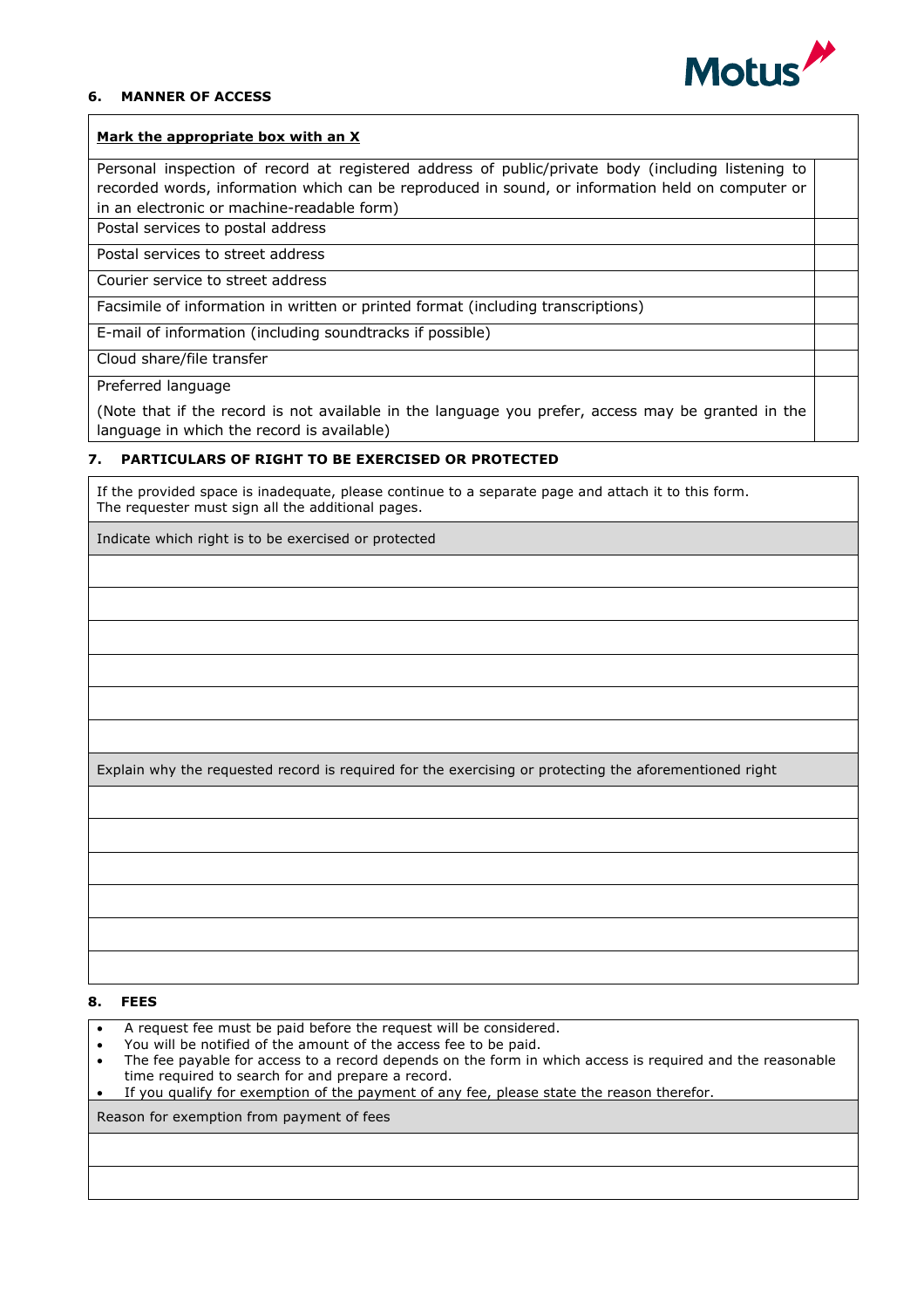

# **9. NOTICE OF DECISION REGARDING REQUEST FOR ACCESS**

You will be notified in writing whether your request has been approved or denied, and if approved, the costs relating to your request, if any. If you wish to be informed thereof in another manner, please specify the manner and provide the necessary particulars to enable compliance with your request.

How would you prefer to be informed of the decision regarding your request for access to the record?

Signed at  $\begin{array}{c|c} \text{Signed at} \end{array}$   $\begin{array}{c|c} \text{this} \end{array}$  day of  $\begin{array}{c|c} \text{days} \end{array}$  20  $\begin{array}{c|c} \text{days} \end{array}$ 

SIGNATURE OF REQUESTER/PERSON ON WHOSE BEHALF REQUEST IS MADE